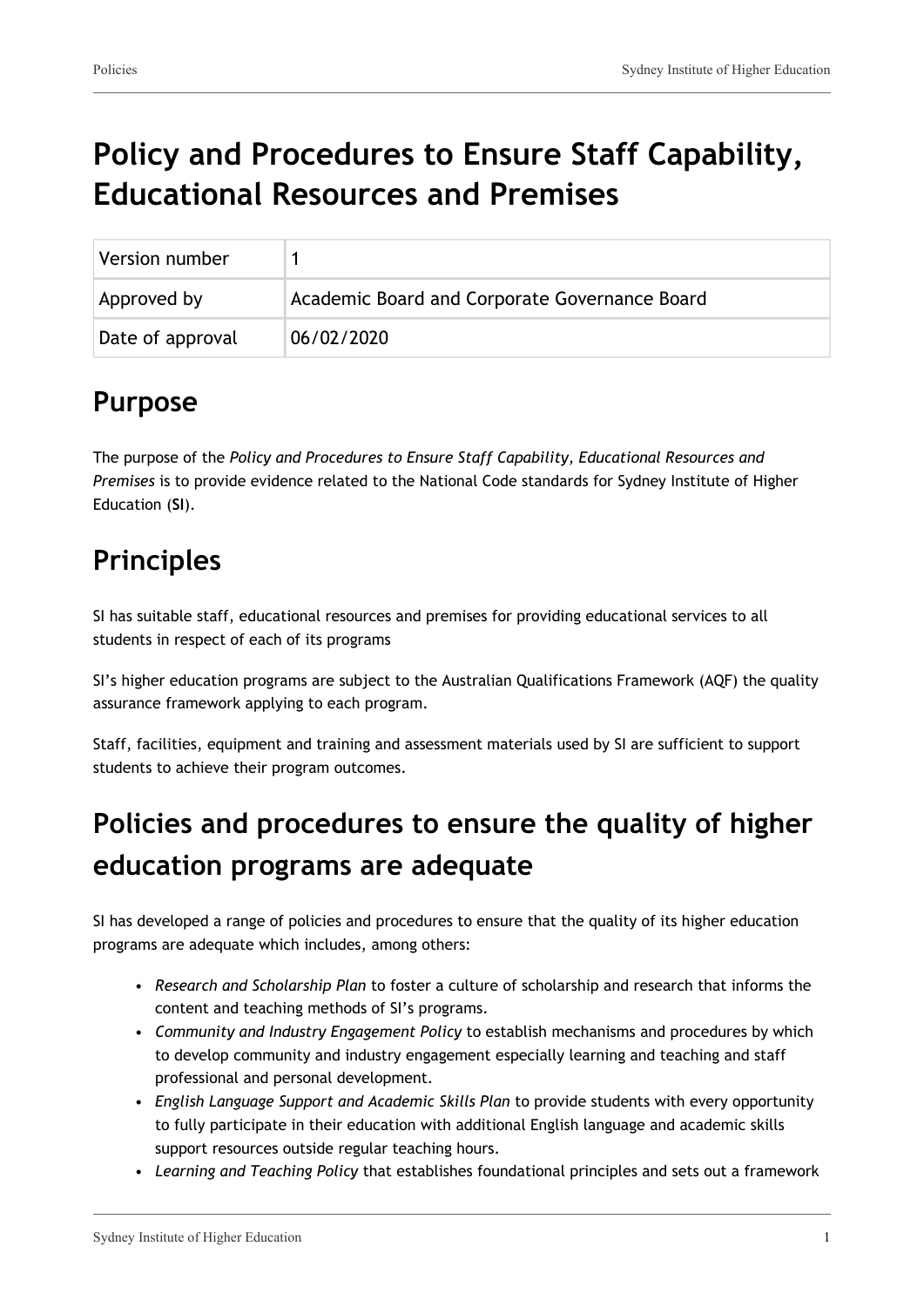for learning and teaching activities at SI that draws together the approaches to quality assurance, governance, and maintaining a supportive learning and teaching environment.

- *Learning and Teaching Plan* sets the framework and the academic priorities for higher education at SI and allows SI to set benchmarks of academic quality.
- *Unit and Teaching Evaluation Methodology* to monitor the overall quality of teaching and learning.

### **Policies and procedures to ensure staffing resources are adequate**

SI has developed a range of policies and procedures to ensure that its staffing resources are adequate which includes, among others:

- *Academic Workload Plan* to ensure sufficient and sustainable support and development for its academic staff.
- *Academic and Professional Integrity Policy* to ensure an institutional culture of respect for academic integrity is maintained and protected.
- *Academic Standards Policy* that establishes the principles and procedures that govern the maintenance, integrity and quality assurance of academic standards at SI.
- *Staff Performance Development Framework that* outlines the type of professional activities that support professional development, recurring activities sponsored by SI that support professional development, and the funding available to support formal professional development.
- *Workforce Policy* that identifies the guiding principles for developing the workforce at SI and the planning process for recruiting and retaining staff, the requirements for the higher education staffing complement, and the strategies SI has in place to enable exceptional staff performance in their roles.
- *Professional Development Policy* which outlines the principles underlying its approach to professional development and sets out the framework of planning and support staff members in undertaking professional development.
- *Staff Wellbeing Policy* which outlines the measures in place at SI that promote and protect the emotional and psychological health and wellbeing of staff members.
- *Disability Support Policy* which establishes the measures in place at SI to ensure the accessibility of SI's programs and facilitate the academic success of students and staff with disabilities who are studying or working at SI.
- In addition to the above policies, the SI undertakes ongoing reviews of its staff, including academic and professional staff, through student feedback forms (see *Unit and Teaching Evaluation Methodology*), staff performance reviews and professional development programs.

### **Policies and procedures to ensure education resources and premises are adequate**

SI maintains such educational resources, including facilities, equipment and learning and library resources, as are needed to deliver its programs such that students achieve a satisfactory outcome in the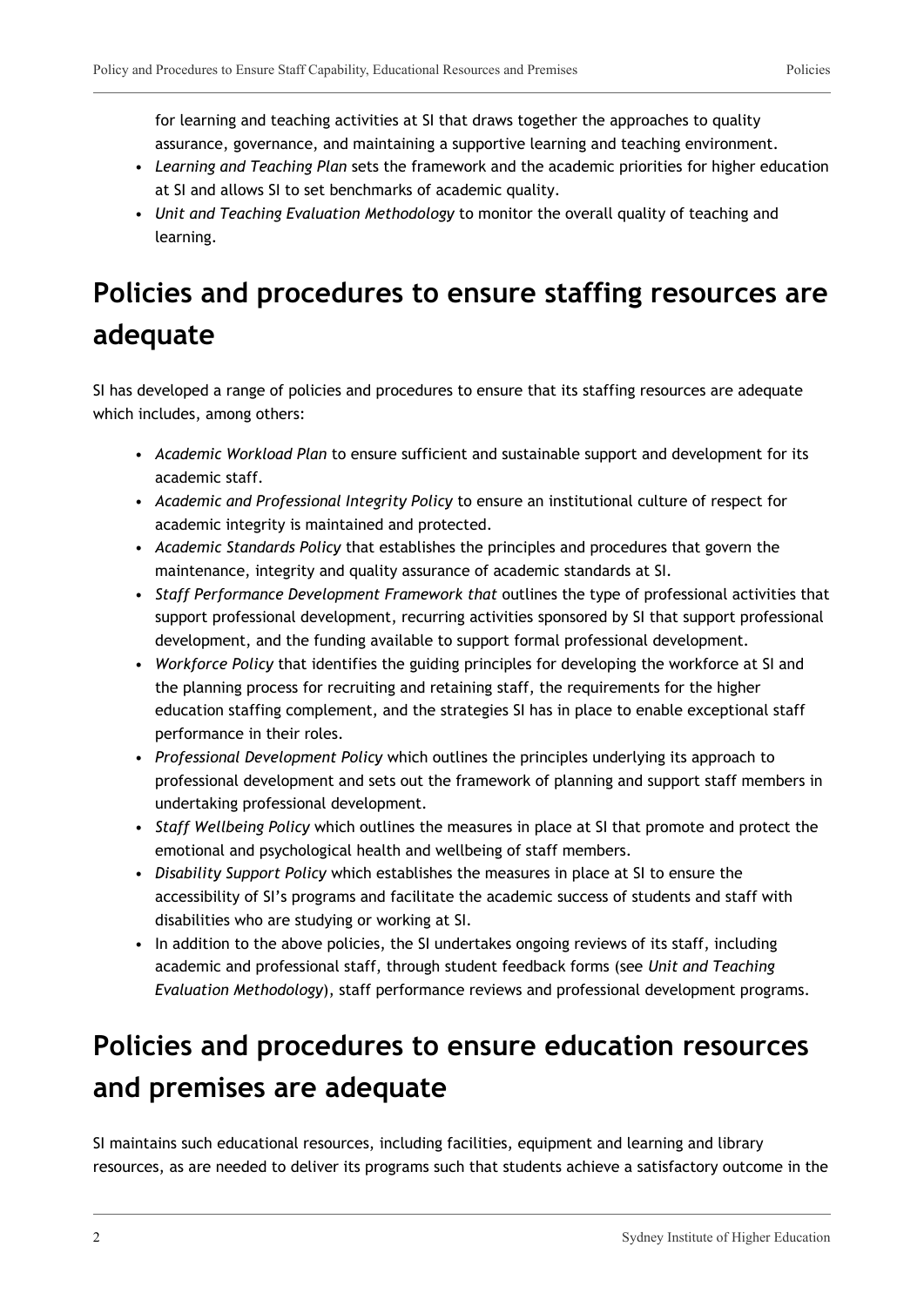program in which he or she is enrolled.

SI has developed a range of policies and procedures to ensure that its facilities and resources are adequate which includes, among others:

- *Capital Management Plan* that ensures that financial resources are applied to activities that maintain quality program delivery, sufficient student support, and the creation of a constructive study environment.
- *Library Acquisitions Plan* sets out the expectations for the acquisition of physical library resources to be maintained on campus and the electronic library licensing arrangements which will provide open access free of charge to enrolled students to academic journal literature.
- *IT Resources and Online Conduct Policy* which outlines the IT services and facilities made available by SI for the purposes of education and research.
- *Orientation Program Policy* to ensure that students are adequately prepared in all aspects for their education at SI and familiar with the education resources available.

With regard to the premises, SI leases the premises for a minimum period of 5 years commencing 1 September 2019 with two further five-year options.

The premises have all required consents, including from the landlord.

The premises, at Level 7, 75 King Street Sydney NSW 2000, is fully operational and have the relevant approvals.

#### **Responsibilities**

The *Corporate Governance Board* is ultimately responsible for higher education at SI including the ensuring staff capability, educational resources and premises.

The *Academic Board* is responsible for overseeing academic integrity and academic quality.

#### **Review Schedule**

This policy will be reviewed by the *Corporate Governance Board* and *Academic Board* every three years.

| Version History |                                                         |                |                 |                   |
|-----------------|---------------------------------------------------------|----------------|-----------------|-------------------|
| Version number: | Approved by:                                            | Approval date: | Revision notes: | Next review date: |
|                 | Corporate Governance<br>Board and the Academic<br>Board | 06/02/2020     | Adopted         | 06/02/2023        |